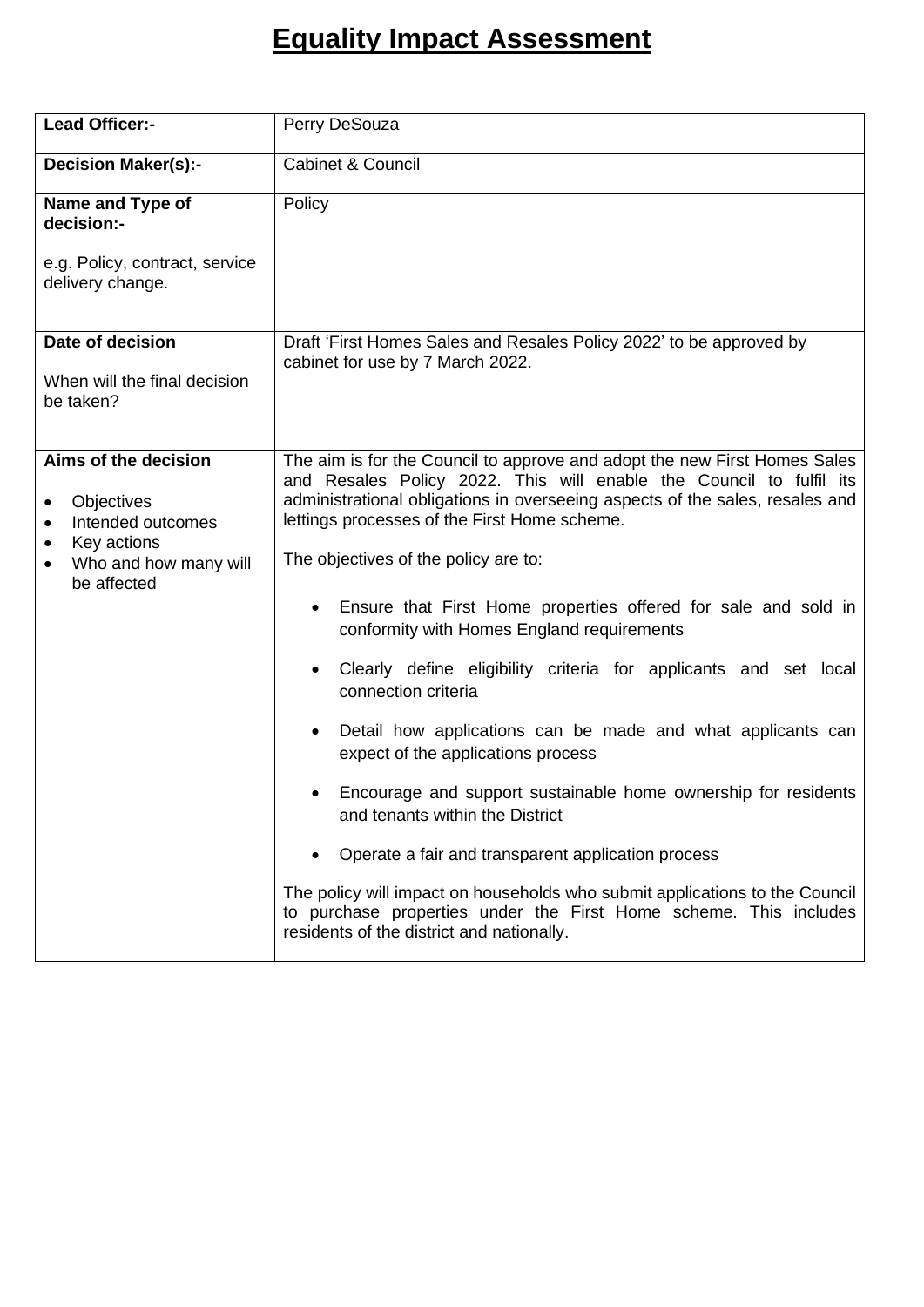| <b>Information and Research</b><br>Summarise research and<br>information that you used<br>to prepare your proposals<br>/ preferred options<br>What data did you use to<br>$\bullet$<br>research your proposals<br>List anything you found<br>that will affect people with                                                | The policy was largely informed and developed by reference to various<br>government documents on the First Home scheme. These documents<br>include:<br>'First Homes' Government guidance<br><b>Local Authorities Q&amp;A First Home event notes</b><br><b>First Homes application documents -DRAFT</b><br>First Homes s106 model clauses<br><b>First Homes Position Statement - DDC</b>                                                                                                                                                                                                                                                                                                                                                                                                                                                                                                                                                                                                                                                                                                                                                                       |
|--------------------------------------------------------------------------------------------------------------------------------------------------------------------------------------------------------------------------------------------------------------------------------------------------------------------------|---------------------------------------------------------------------------------------------------------------------------------------------------------------------------------------------------------------------------------------------------------------------------------------------------------------------------------------------------------------------------------------------------------------------------------------------------------------------------------------------------------------------------------------------------------------------------------------------------------------------------------------------------------------------------------------------------------------------------------------------------------------------------------------------------------------------------------------------------------------------------------------------------------------------------------------------------------------------------------------------------------------------------------------------------------------------------------------------------------------------------------------------------------------|
| protected characteristics.                                                                                                                                                                                                                                                                                               | As this is a relatively new scheme (started in June 2021) there is very little<br>by way of data to analyse, with the exception of the above documents. The<br>pilot scheme ended in December 2021.<br>It is likely, as the scheme progresses, that the government will release data<br>which can be used at a later date to inform this assessment, the proposed<br>policy and other applicable documents.<br>By nature of the scheme, there is eligibility criteria that applicants need to<br>meet in order for them to purchase a First Home. The Council will play a<br>large part in assessing such information and approving the sale at stages<br>during processes.<br>The First Home scheme does allow Local Authorities to include local<br>connection criteria for 3 months of the marketing process, however as<br>stated in our First Homes Position Statement released December 2021, the<br>Council has opted to adopt the default position of using the 'national'<br>eligibility criteria while our Local Plan is being considered.<br>If local connection criteria is applied in the future, then this document may<br>need to be reviewed. |
|                                                                                                                                                                                                                                                                                                                          |                                                                                                                                                                                                                                                                                                                                                                                                                                                                                                                                                                                                                                                                                                                                                                                                                                                                                                                                                                                                                                                                                                                                                               |
| <b>Consultation</b><br>Has there been any<br>$\bullet$<br>specific consultation<br>done<br>What were the<br>consultation results<br>Did the consultation<br>$\bullet$<br>analysis show any<br>difference for people with<br>protected characteristics.<br>What conclusions did you<br>٠<br>draw from the<br>consultation | No external consultation was carried out with members of the public due<br>the nature of the scheme. The policy focuses on the internal administrative<br>tasks that the Council is obliged to fulfil as stated by various government<br>documents.<br>Various internal departments have been involved in wider discussions on<br>the First Homes scheme from last year (2021). Documentation has also<br>been shared between departments explaining what the scheme is, and the<br>individual roles / tasks expected.<br>Information and views about First Homes and subsequent policies /<br>strategies were shared and discussed with members of the Housing<br>Strategy and Enablers Group (HSEG), a sub-committee of Kent Housing<br>Group (KHG).                                                                                                                                                                                                                                                                                                                                                                                                        |